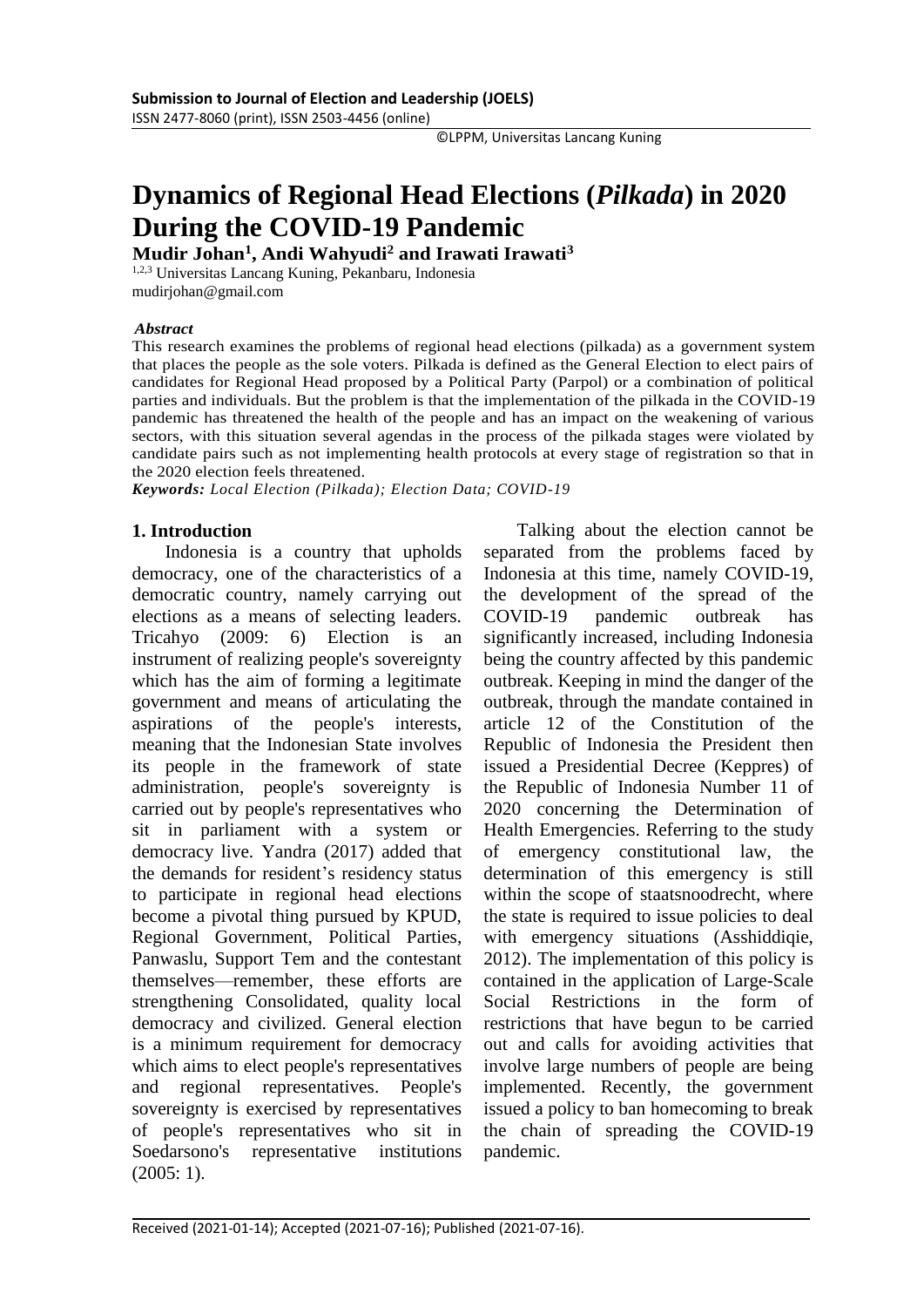The government has determined that regional head elections will be held on December 9, 2020. Initially the 2020 pilkada will be held on September 23, 2020, before Indonesia was hit by the COVID 19 pandemic, the General Election Commission (KPU) had carried out a series of stages for the implementation of the 2020 regional elections.

However, due to the COVID-19 pandemic, the KPU finally issued KPU decree no. 179 / PL.02-kpt / 01 / KPU / III / 2020, which regulates the postponement of several stages of the 2020 regional elections, including the inauguration of the Voting Committee (PPS) working period, verification of the support requirements of individual candidates, the formation of Voter Data Update Officers (PPDP) and carrying out matching and research (coklit), as well as updating and compiling voter lists. The postponement of several stages of the aforementioned pilkada can have various impacts in its implementation, both positive and negative. The positive impact, for example, this delay provides space for independent candidates to prepare support requirements as individual candidates. Political parties can also experience relatively relaxation in the recruitment process for regional head candidates.

The problem is that the positive impact is not too significant considering that the deadline for changing the implementation schedule is only three months, from 23 September to 9 December 2020. This change in schedule is considered forced considering that the increase in the number of positive cases of COVID-19 has not sloped and is over. Moreover, until today there is no certainty when this pandemic will end. The impression of coercion over the issuance of Perppu Number 2 of 2020 is indeed visible.

In the context of the 2020 regional head elections, all pilkada actors including organizers, prospective candidates and political parties are fully waiting for the government's response and response regarding the conditions under the Covid-

19 pandemic. By determining the status of a health emergency, limiting interactions complicates movement and hinders the performance of election administrators. Simultaneous voters have entered the stage of determining the Provisional Voters List (DPS) which started from 6-14 September 2020. A total of 2,450,166 voters have been assigned to the DPS (concurrent voter list) spread across 9 districts / cities in Riau province to carry out the 2020 regional elections simultaneously which aims to elect the Governor, Regent and Mayor.

**Table 1 Number of Regional Elections**

| Governor             |     |
|----------------------|-----|
| <b>Region Leader</b> | 224 |
| City Mayor           | 37  |

#### **2. Method**

After collecting data, all data collected is then processed. The data were analyzed using qualitative methods, namely by thoroughly describing the data obtained during the research process. Miles and Huberman in Sugiyono (2012: 246) reveal that in qualitative data processing through stages of reduction, data presentation, and drawing conclusions.

a. Reduction

Reducing means summarizing, choosing the main and important things then looking for themes and patterns (Sugiyono: 2012: 247). At this stage the researcher sorts out which information is relevant to the research. It is less and leads to the core of the problem so that it can provide a clearer picture of the object of research.

b. Presentation of data

Presentation of data in qualitative research is descriptive text. Information obtained in the field is presented in the best possible text, without any additions that are not adjusted to existing facts. This aims to be able to present the data that has been reduced correctly and the actual situation in the field.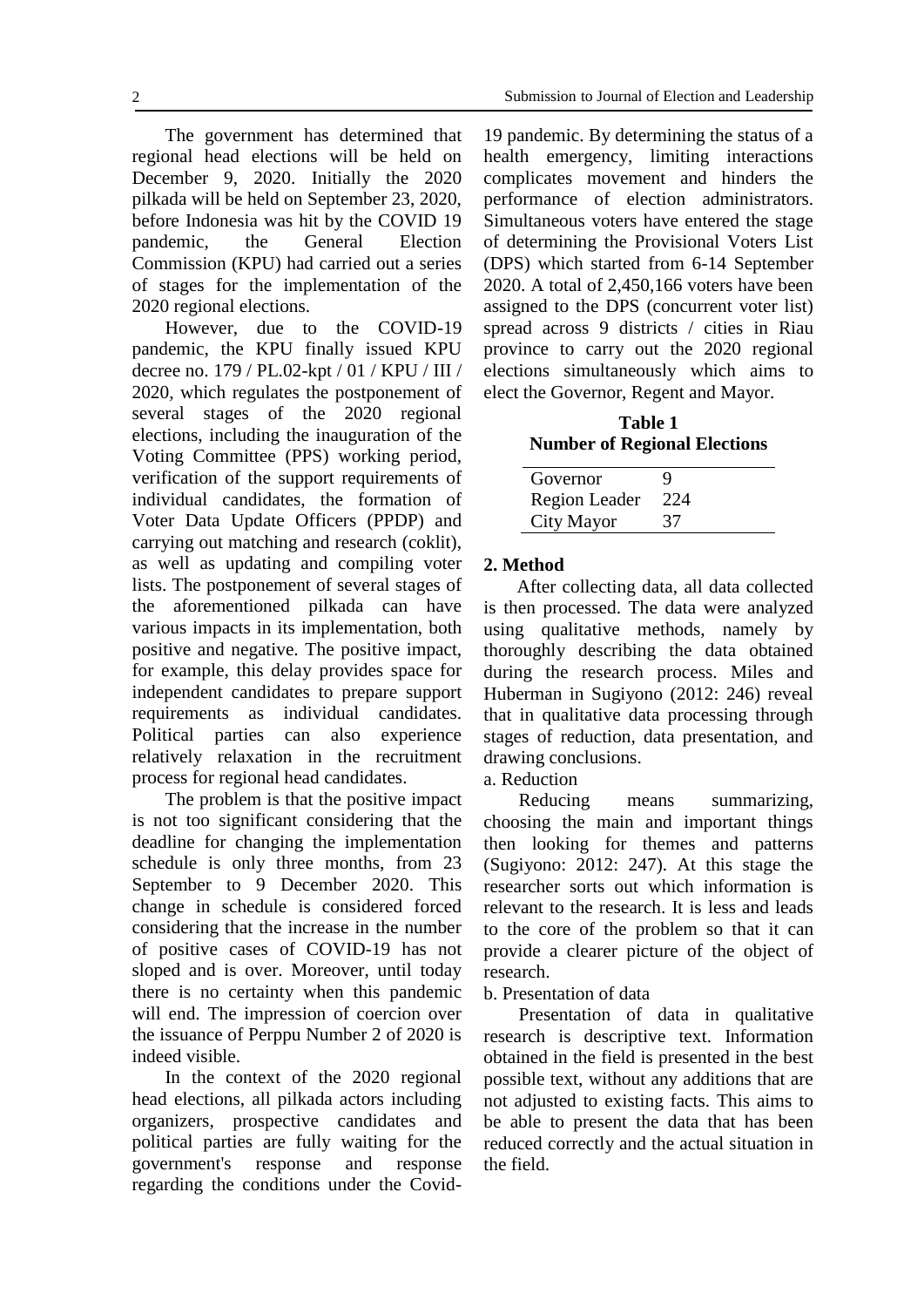c. Drawing conclusions at the final stage of data processing is drawing conclusions. After all the data are presented the problems that are the object of the research can be understood and then conclusions are drawn which are the results of this research. d. Media tracking

## **3. Results and Discussion**

## *3.1 Local Election (Pilkada)*

General Election for Regional Heads and Deputy Regional Heads or commonly referred to as Pilkada or Pemilukada is a General Election to elect pairs of candidates for Regional Head proposed by a Political Party (Parpol) or a combination of political parties and individuals. Pilkada (Regional Head Election) is an election conducted directly by residents of the local administrative area who have met the requirements. In Indonesia, currently regional head elections can be conducted directly by residents of local administrative areas who have met the requirements.

Purwoko (2005: 100) in direct regional elections, existing democracy means opening up opportunities for every citizen to hold public office, it also means that there is an opportunity for the people to use their political rights directly and the opportunity to make choices and participate in controlling the running of the government.

Regional head elections can also be carried out in a joint package with the deputy regional head. The said regional heads and deputy regional heads include the following:

- a. Governor and deputy governor for the province
- b. Regent and deputy regent for the district
- c. The mayor and deputy mayor for the city

The election of governors, regents and mayors in the midst of the COVID-19 pandemic is certainly not easy. Besides having to ensure the technical aspects related to the election, Bawaslu must also

control aspects of the COVID-19 health protocol which are the safety standards for election organizers. Technical aspects, namely all matters relating to election governance which can be categorically divided into 3 major groups, namely pre election period, election period, and post election period. For example, in the early period, namely the preparation of the legal framework, schedule, budget, outreach, and voter data collection. The election period includes nominations, campaigns, campaign funds, voting, recapitulation, and determination of candidate voters. Meanwhile, the post election period is evaluation and recommendation preparation.

In the election atmosphere at the time of the COVID-19 pandemic, the health aspect or anticipating organizers and voters not being exposed to the COVID-19 virus becomes an additional task that must be ensured as a consequence of the policy of holding elections. This aspect relates to the compliance of the organizers and the parties involved in the selection of the health as safety protocol.

# *3.2 Postponement of the 2020 regional elections*

As a result of the COVID-19 pandemic, the General Election Commission issued a policy of postponing several stages of implementing simultaneous regional elections for 2020. There are about 3 stages that are postponed, namely the inauguration of the voting committee (PPS), verification of prospective individual candidates and recruitment of voter data updating officers (PPDP) and matching and research (coklit) of voter data.

Provincial KPU establishes a post to request reports and complaints on voter data, publish and disseminate information on updating voter data to the public. Compile a mapping of the vulnerability of voter data, namely the vulnerability of the density of voters in border areas, vulnerable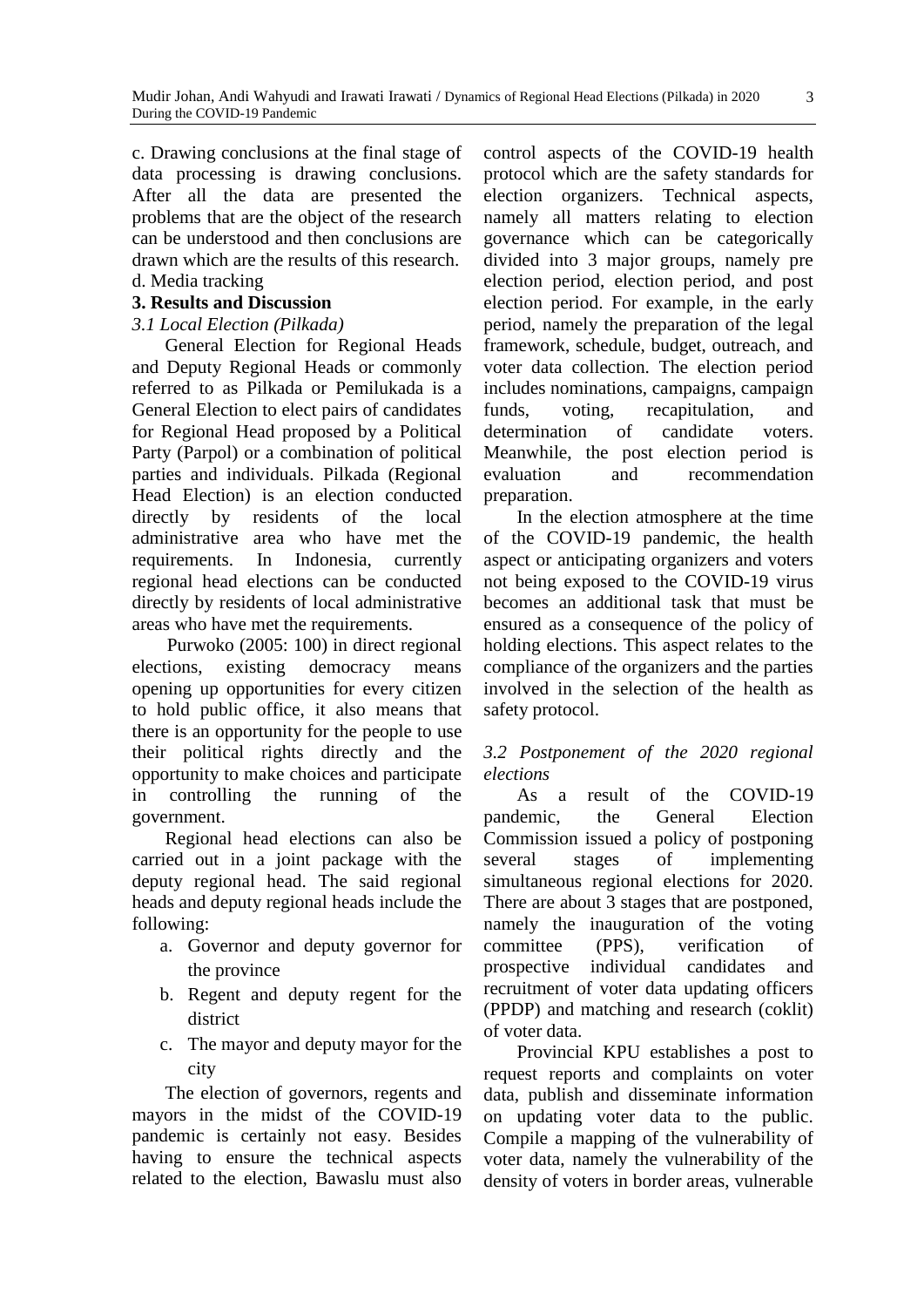voters, the COVID-19 red zone, the problem of recording electronic ID cards etc. Supervision of the stages of voter list verification is essential to ensure citizens who qualify as registered voters in the voter list for the elections. In addition, it also ensures that the determination of the voter list is in accordance with the provisions of statutory regulations. In the context of anticipating COVID-19, the KPU has implemented health protocols by carrying hand sanitizers, wearing masks, and previously carrying out rapid tests to ensure that they are free from the COVID-19 virus.

The Riau Provincial KPU will also prepare a special TPS for COVID-19 patients and still be able to exercise their voting rights in the 2020 elections. Special polling stations are prepared around hospitals that treat COVID-19 patients while patients who are independently

isolated at home will be visited at home. the. Officers will pick up balls to patients who are positive for COVID-19. If the patient is in a condition that it is not possible to vote on his own, the user of his / her right to vote will be represented by a trusted person or a member of the polling committee. The 2020 regional elections will be held in 270 regions throughout Indonesia amid the real exposure of the COVID-19 pandemic.

For Riau province, the local elections will be held in 9 districts / cities, namely Bengkalis, Dumai, Indragiri Hulu, Kuantan Singingi, Meranti Islands, Pelalawan, Rokan Hilir, Siak, and Rokan Hulu with a total of 8,400 polling stations.

Details of the number of voter lists in 9 Regencies / Cities in Riau Province starting from the highest order:

| <b>Region/City</b> | <b>Number of Voters</b> |
|--------------------|-------------------------|
| Rokan Hilir        | 398,656                 |
| Bengkalis          | 381,347                 |
| Rokan Hulu         | 323,277                 |
| Indragiri Hilir    | 291,573                 |
| Siak               | 267,188                 |
| Kuantan Singingi   | 230,832                 |
| Pelalawan          | 214,368                 |
| Dumai              | 204,060                 |
| Kepulauan Meranti  | 138,865                 |
|                    |                         |

**Table 2 Details of The Number of Voters**

Based on the table, the largest number of voters is in Rokan Hilir Regency, namely 398,656 people, in Bengkalis with 381,347 people, Rokan Hulu with 323,277 people, Indragiri Downstream 291,573 people, Siak 267,188 people, Kuantan Singingi 230,832, Pelalawan 214,368 people, Dumai 204,060 people, and the smallest number is in the Meranti Islands with 138,865 voters.

Pilkada during the pandemic was between substandi or procedural democracy.

#### **4. Conclusion**

Based on the above explanation, the 2020 simultaneous regional elections during the COVID-19 pandemic were held in 270 regions in Indonesia, especially in Riau Province which was held in 9 Regencies / Cities namely Bengkalis, Dumai, Indragiri Hulu, Kuantan Singingi, Meranti Islands,